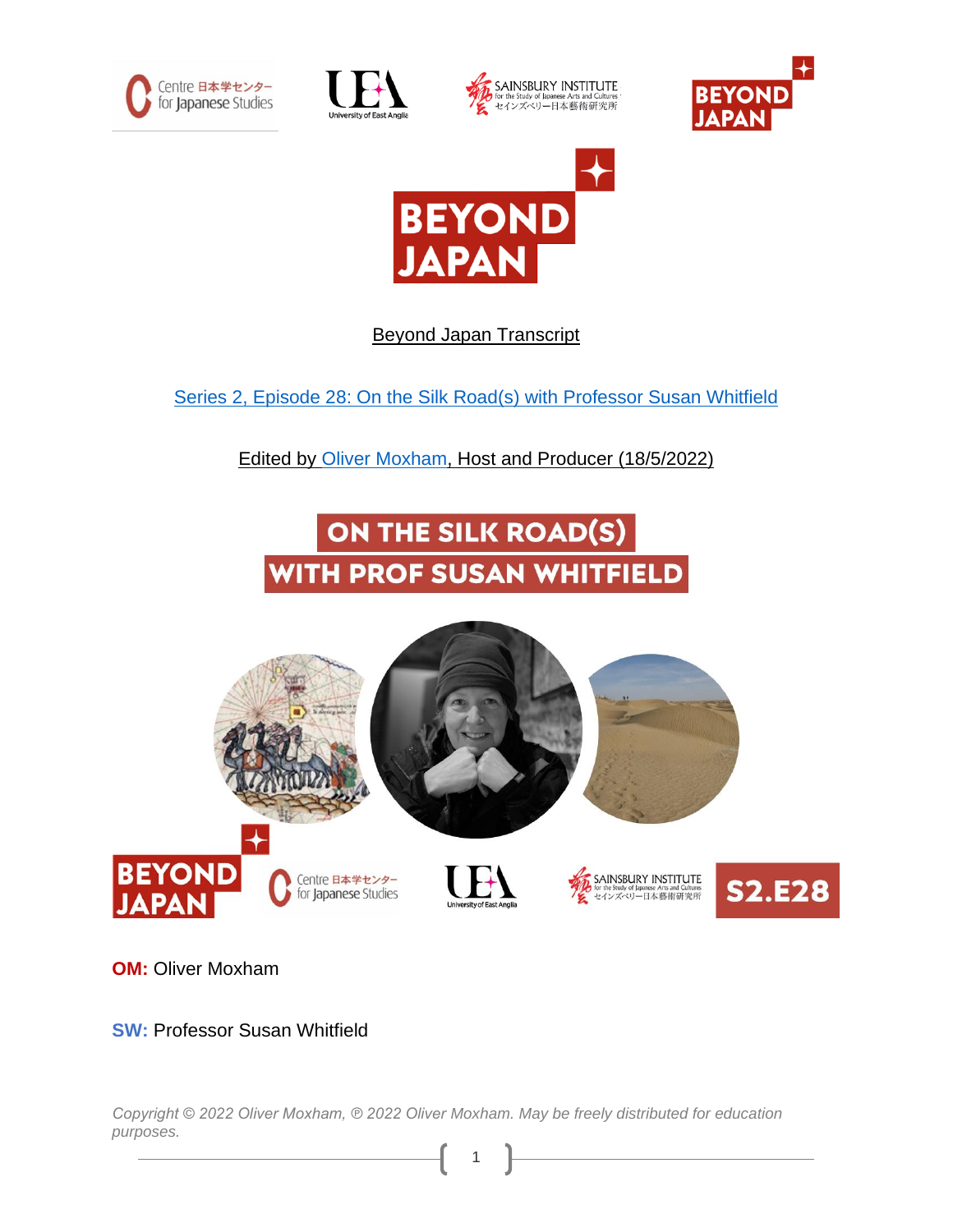







**OM:** Hello and welcome to *Beyond Japan*, an interdisciplinary podcast that looks at the broad reach of Japanese Studies from within and beyond Japan. This podcast is brought to you by the [Centre for Japanese Studies](https://japaninnorwich.org/cjs) at the [Sainsbury Institute for the](https://www.sainsbury-institute.org/)  [Study of Japanese Arts and Cultures](https://www.sainsbury-institute.org/) in collaboration with the [University of East Anglia.](https://www.uea.ac.uk/) I'm your host, Oliver Moxham, Research Project Coordinator at the Sainsbury Institute and [researcher of language and Japanese war heritage.](https://olivermoxham.wordpress.com/tag/phd/)

This week we are joined by [Susan Whitfield,](https://www.sainsbury-institute.org/staff/academic-staff/susan-whitfield/) Professor in Silk Road Studies at the Sainsbury Institute, to gain a new perspective on the mass of historic maritime and land-based routes known as the [Silk Roads.](https://en.unesco.org/silkroad/silk-road-themes/world-cultural-heritage) Susan gives us a taste of the material and cultural impact of the enormous trade network stretching to the ends of Europe, Africa and Asia from the 2<sup>nd</sup> Century BCE, as well as highlighting the role of Japan and China in establishing the network as [World Heritage.](https://whc.unesco.org/)

\*\*\*

We hope you enjoy the show.

**OM:** Good morning, Susan, thank you for joining me on the podcast today.

**SW:** Good morning.

**OM:** So, first of all, we like to know a bit more about you. Can you tell us about your area of expertise and how your interests have brought you there?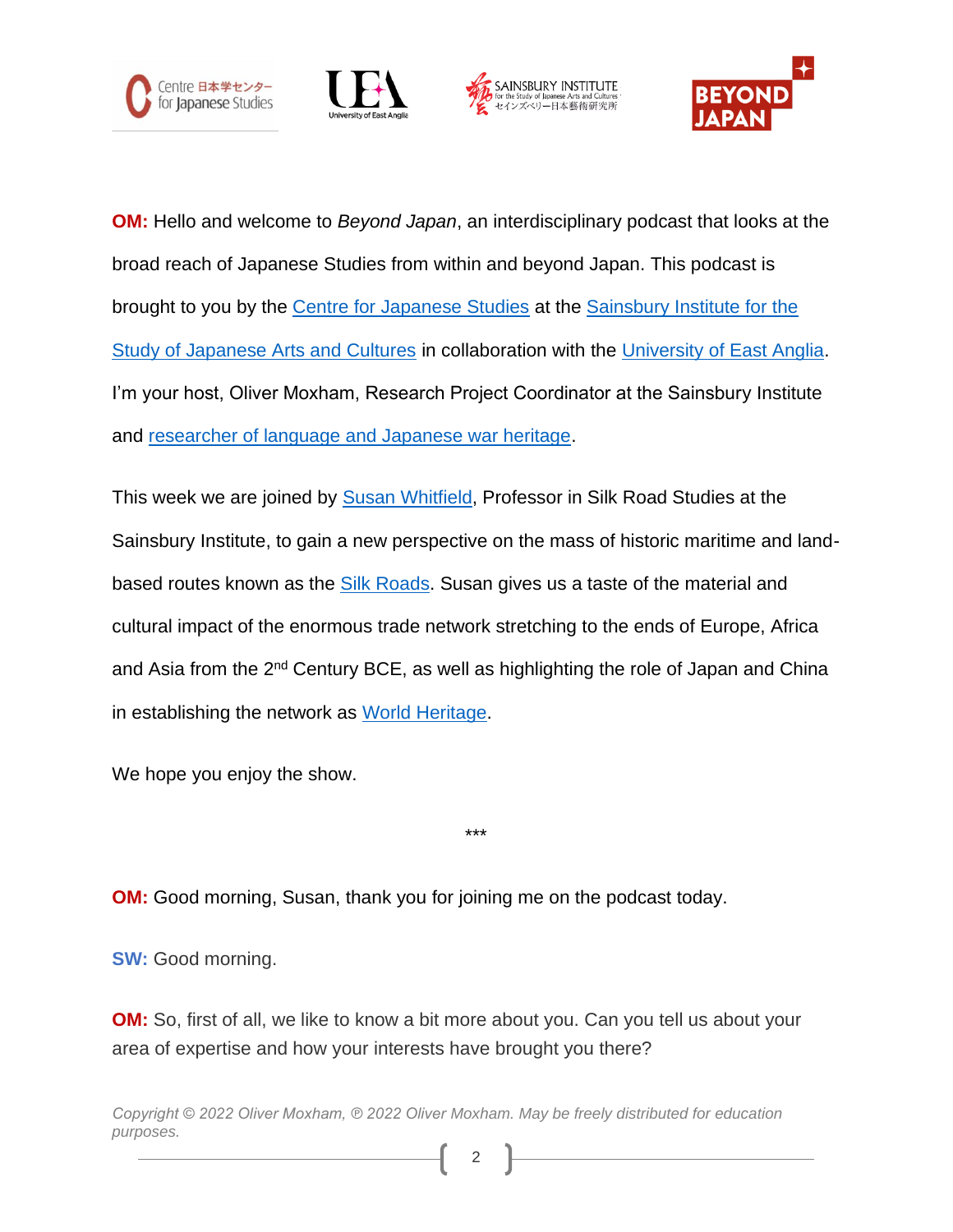







**SW:** Yes. Well, I started my scholarly life, in fact, as a historian of medieval China, but very soon in my studies I realized I could not understand the many cultures of China at that time – I mean the medieval period – without understanding their wider links, that is, through the so-called Silk Roads to the rest of the Afro-Eurasian world.

Around that time, when I was doing my PhD, I also started work at the British Library, where I worked on medieval manuscripts from Central Asia. They were in Chinese, Tibetan, but another 20 other languages, and they exemplified the cultural diversity of this region bordering the kingdoms and empires of China.

I then helped found and directed a project with over 30 collaborating museums and libraries worldwide, all of which held collections of Central Asian manuscripts and artefacts. We worked together to make catalogues and images of these manuscripts and artefacts freely available online, and they're still up there, but through this work, I got to work with excellent and knowledgeable colleagues worldwide and with thousands upon thousands of archaeological artefacts from the Silk Road. This only really furthered my interest and desire to bring an understanding of this material to a wider audience, hence my various books and exhibitions.

I left the British Library in 2016 a few years ago but was delighted to start work with colleagues at UEA (University of East Anglia) on the project 'Nara to Norwich', which we'll talk about later, showing how these interactions impacted even those cultures at the edges of Eurasia. So, here I am today.

**OM:** Great, and in your research have you travelled on the Silk Road sections?

**SW:** Oh, lots and lots and lots. Not as much as I would like and, of course, travel is becoming more difficult now, but I've been to most parts of the Silk Road. I've worked a lot in the Tarim Basin and what is now North-western China, although I won't go back there at present because of the political situation. I've been to the Iranian and the West Asian section and all the Central Asian stans. Yes, I've travelled a lot, I love travel.

Also, I think if you're working on an area, it's very difficult to understand it fully without travel. Of course, travel is a luxury, but — just one small example. In one of my early books, I wrote about a battle that took place between the Tibetans and Chinese in the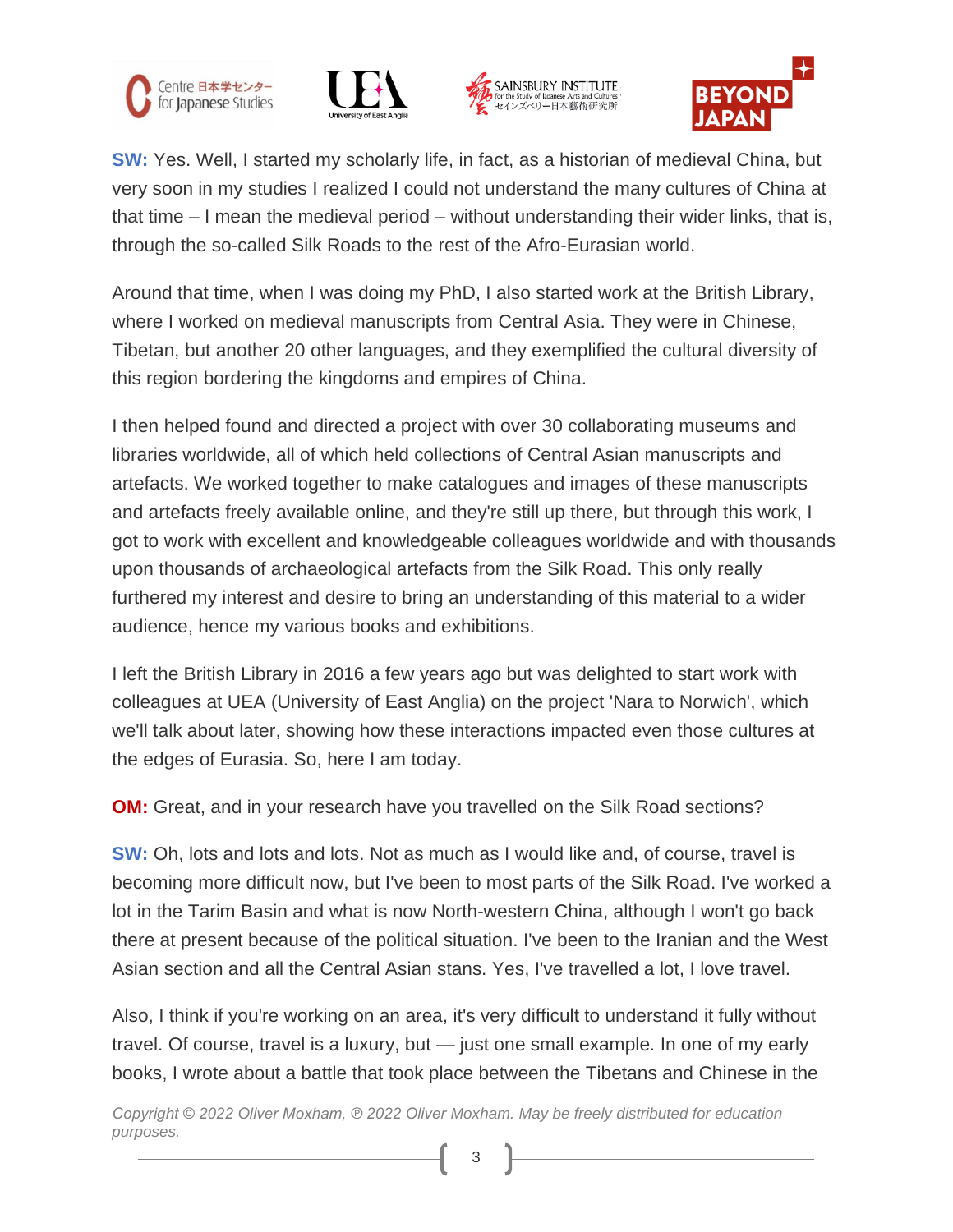







late 8th century in Central Asia in what is now Afghanistan and Pakistan, and I wrote about this battle and what happened, and I looked at maps and I looked at Google Earth, and I talked about how the Tibetans fled: it was the first battle in many that the Chinese Army actually won. Then a few years later, I had the opportunity to go there, and I walked on foot the same direction—the route that the Tibetan armies had taken when they moved from the Wakhan corridor in Afghanistan down into what is now Pakistan, and it was utterly different from how it had been in my imagination on Google Maps and everything, just the scale and lots of detail, and you really get so much better an understanding when you travel to a place.

**OM:** Definitely. So, in your article, 'The [Expanding](https://www.academia.edu/49356730/The_Expanding_Silk_Road_UNESCO_and_BRI) Silk Road: UNESCO and the Belt and Road [Initiative'](https://www.academia.edu/49356730/The_Expanding_Silk_Road_UNESCO_and_BRI) (2020), you start off by describing the Silk Road as "not only silk and not only a road", referencing the vast history of diverse trade and destinations the term covers. Can you briefly summarize the Silk Road for us and tell us how we ended up with such a narrow term?

**SW:** Yes, in that article I mentioned that, actually, in 1951, Nehru, then the Prime Minister of India, argued to UNESCO against the dichotomy, or binary, of dividing the world into east and west, and I fully endorse this and have written on it several times. Sadly, it's an easy and lazy binary to fall into, and you get the Eurocentric and the Sinocentric views of the world, and this course misses out great parts of Eurasia.

The Silk Road, when it started to become fashionable, was, I hoped, a concept which really had the potential to be more inclusive, as its initial focus was as much on Central and West Asia as on China or Europe – in fact, Europe is pretty much peripheral to the Silk Road – and I believe it still has this potential, even though many interpret it in a binary fashion, a link between east and west.

**OM:** I see. Isn't it an irony how the term Silk Road can be seen as limited now when it was coined to replace the even more narrow-minded east-west mentality?

**SW:** I think it just shows how people fall into lazy dichotomies, lazy binaries. It's easier for them to think in those terms of east and west and how much political and other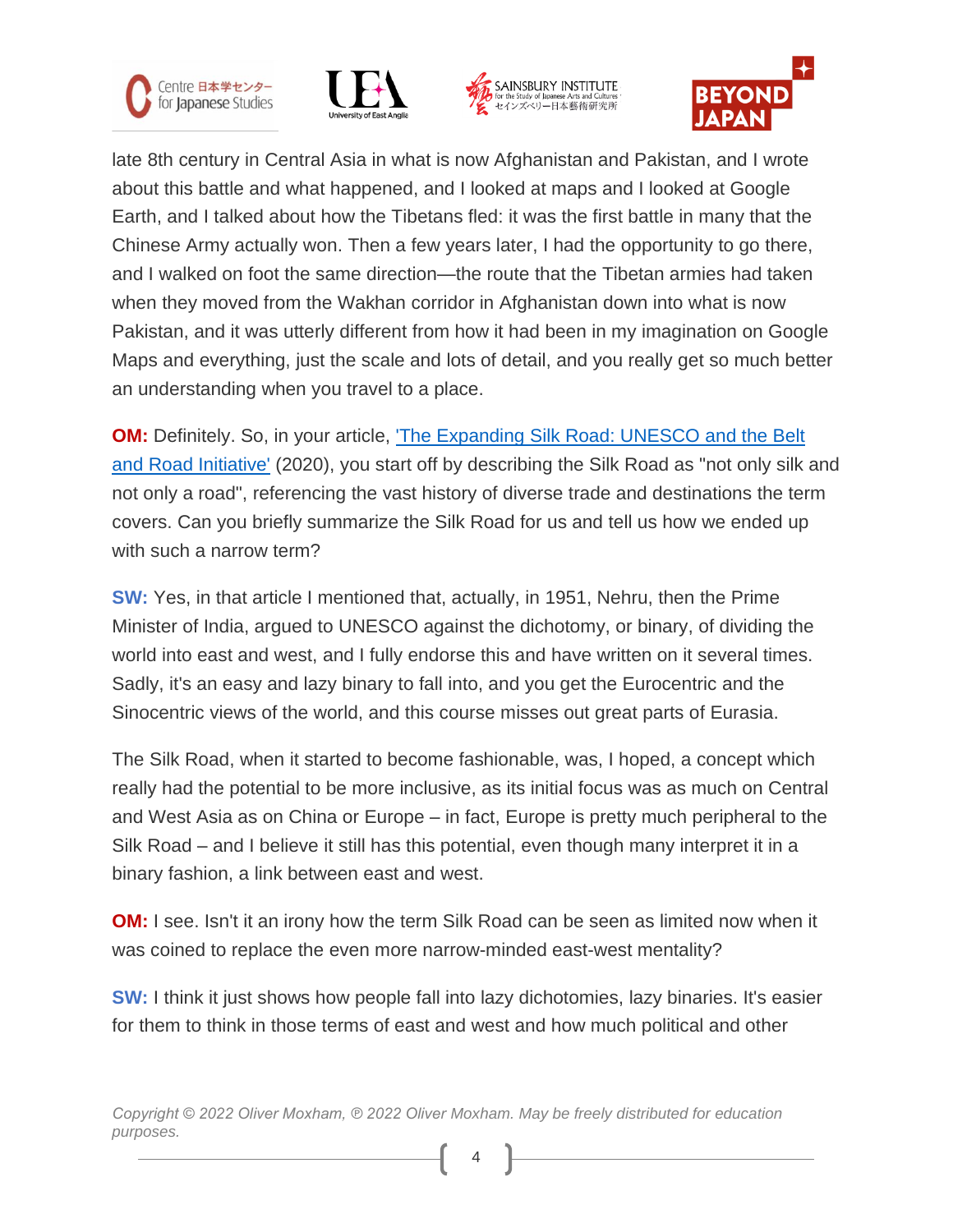







narratives such as China's BRI (Belt and Road Initiative), for example, push that narrative. So, it is ironic, but I think we can fight against that.

There are lots of scholars doing work on the Silk Road, and I think there's more awareness now of the lands of the Silk Road, of the importance of Persia, for example, or Central Asia, than there might have been among general populace in the past.

**OM:** I see. So, with over 40 countries along the Silk Roads today, UNESCO began the [UNESCO](https://en.unesco.org/silkroad/) Silk Roads program to understand "the ways in which cultures have mutually influenced each other." However, your article argues that the UNESCO designation was strongly influenced by individual countries, namely Japan and the People's Republic of China. Could you explain the interest these two countries have in the Silk Roads? How does investing in a series of historical trade routes further their political agendas today?

**SW:** Well, I think first we say that the history of all international organizations such as UNESCO shows influence at varying times by a few countries. Also, as many scholars have pointed out, culture has been widely seen in the 20th century and the 21st century as a useful tool to further nationalist agendas and to help with the cementing of identities of countries, of emerging nations, if you like, or to paper over the histories of empires. But in this case, I think that Japan's early influence, as I say in my paper, was helpful.

They really argued for the complexity of the interactions across Eurasia. They weren't promoting at all a binary viewpoint. They were following on with Nehru's dictate against the binary viewpoint. Up until 1971, in fact, the PRC – People's Republic of China – was not the representative on UNESCO, that was held by Taiwan. It wasn't really until after 1978 and the end of the Cultural Revolution that the PRC really started to play an active role. So, Japan's role in these early years in the '50s, 60s and 70s was important in arguing for, if you like, the complexity of the Silk Roads. They pointed out that it was not a single land route through Central Asia, as it was often misleadingly described, but that they were a network of both land and sea routes, and that these land routes included routes across the Steppe, which were often disregarded.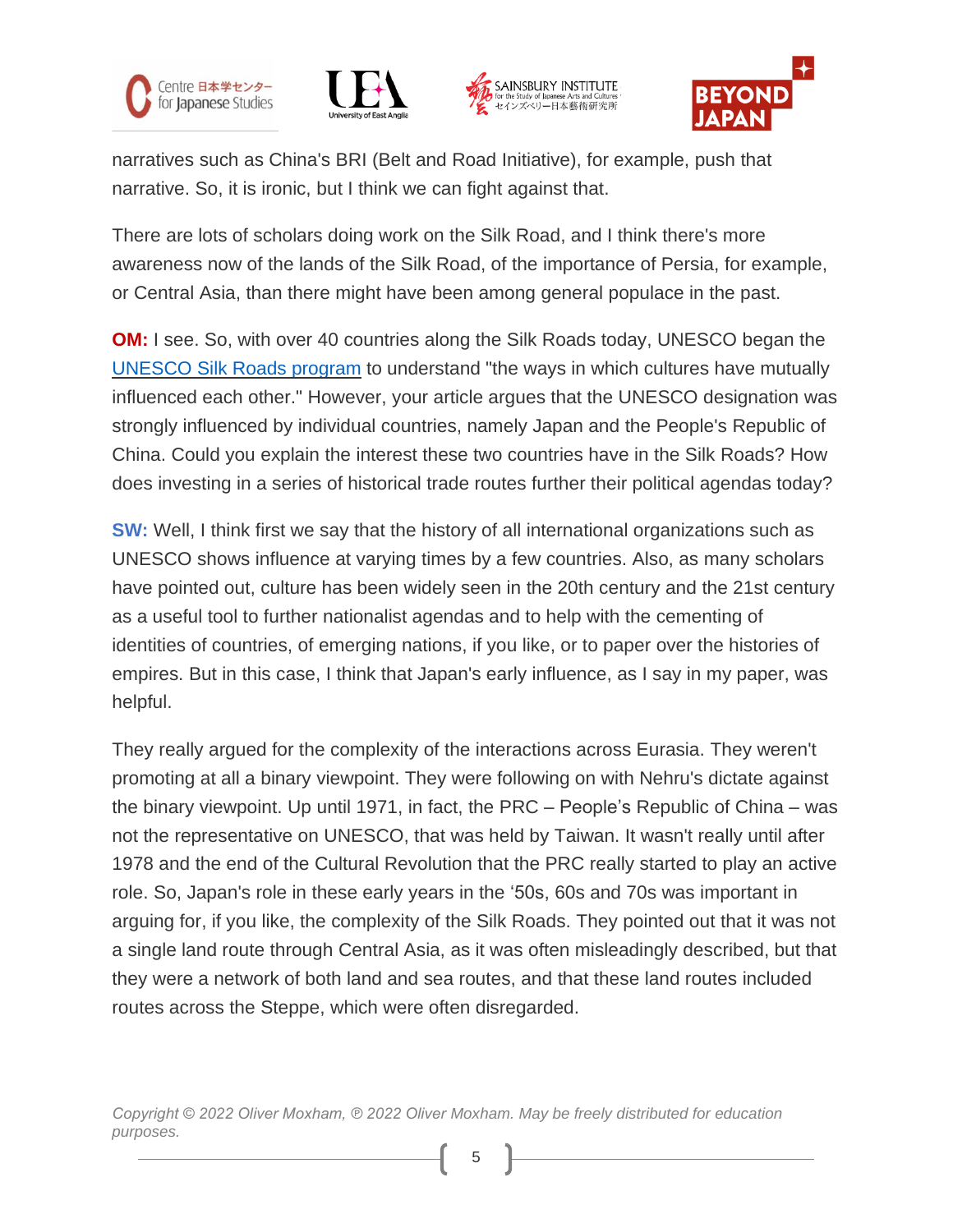







They also argued very strongly for the importance of Central Asia and against what they called in the 1950s in a publication the "overweening influence" of China. They thus tried to really expand the debate beyond the simplified binary, and I think their legacy survives in many ways.

Of course, the Silk Road also served their agenda in showing the importance of their own links with South and Central Asia through the transmission of Buddhism into Japan, and this again provided an alternative narrative to one in which China was the main influence on Japanese medieval civilization. As I said, the PRC only became active in UNESCO in the late 1970s. Of course, they were concerned to go back to pushing a more simplified narrative of China being the instigator and continuing leader of the Silk Road, which they promoted as very much an east-to-west route of trade and influence. The Silk Road concept was therefore useful to them for providing this narrative that they had previously led the world in trade and culture and influence – the rest of the Afro-Eurasian world – and thus, of course, to pave a path to a future where they would take this role again and the Belt Road Initiative is a result of this agenda. So, I'd say that we're seeing very different agendas, led by Japan first in the '50s, '60s, [and] '70s arguing for complexity, and then the People's Republic of China becoming more influential on UNESCO in the '80s up to the present, in fact being the major funder now and pushing for a very different agenda.

**OM:** So, given this mutual interest in promoting the Silk Roads, has this provided a point of collaboration or contention between Japan and China?

**SW:** Both, I would say. Initially the PRC and Japan worked together, for example, on the UNESCO Silk Road agenda. For example, the national TV companies of each country collaborated on a multipart documentary on the Silk Roads, which brought this idea to a much wider audience. It was very influential and popular and has been remade and expanded several times, but as the PRC has sought to take ownership, if you like, of the concept of the Silk Road, it's inevitably led against this overweening influence that Japan had sought to counter, and thus to contention. Nevertheless, I'd say there's been very important cultural collaborations, not least in the archaeology of Silk Road kingdoms in the Tarim Basin in Central Asia, now part of the PRC, and in numerous Silk Road exhibitions and conferences led and hosted by both countries.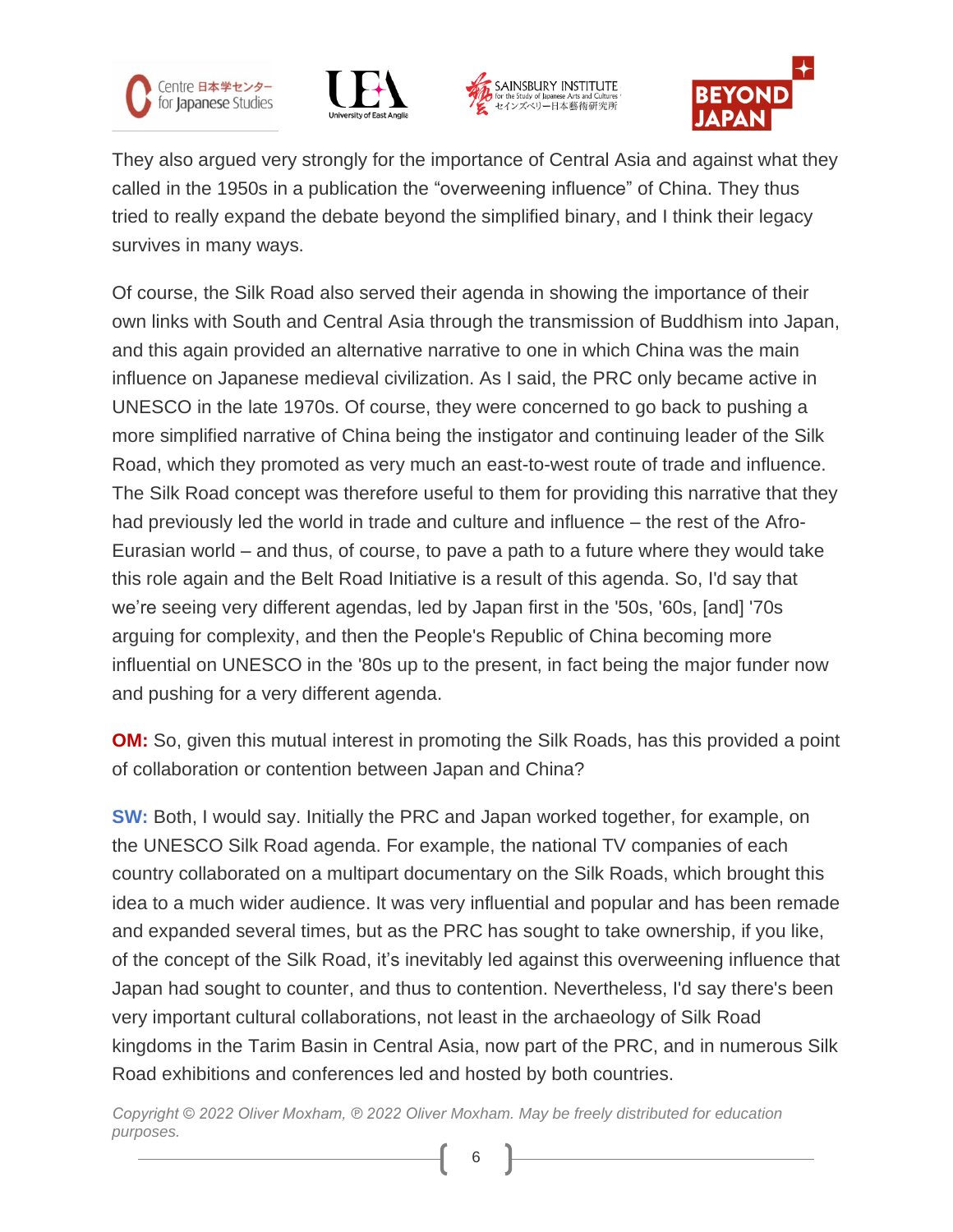







Although Nara is still on the Silk Road map for UNESCO, Xi'an (Chang'an) in China, capital of many of the countries and empires of China, is taken by many as the start of the Silk Road, again showing the Sinocentric bias creeping back in. There has been, over the past decades, considerable behind-the-scenes tension and lobbying to try to get Nara as the Eastern point of the Silk Road rather than Chang'an.

**OM:** So, tell us a bit more about the Belt and Road Initiative, China's attempt to link up the Eurasian-African land mass via China through enormous investments in transport infrastructure. Is it something closely tied to the historical trade routes of the Silk Roads, or is it an entirely new entity beyond compare?

**SW:** Yes, the latter, without a doubt. We must remember, the Silk Road is a concept we impose in the 20th and 21st century on the past to provide a framework in which to ask questions about the past. It didn't actually exist. It's just a modern-day concept to try to provide some order to our questioning of this period of history. Secondly, under what we include under this concept is a whole messy set of informal trade- pilgrimage-diplomatic routes and interactions not led by any one country, which were mutable over time, and were never controlled by any one country, never went in one single direction. They went North-South, East-West, West-East, South-North, and they went by land and sea. There was no "Silk Road".

BRI, by contrast, is an entirely new entity beyond compare, really. It exists as a policy by a single empire, by the PRC, to assert its own greater economic and political influence across Afro-Eurasia. It's only because the PRC has appropriated the term "Silk Road" to lend some historical legitimacy to its policy that we even think about comparing them. There is really little or no comparison.

**OM:** I see. So, this notion of the Silk Road, was it an idea of trying to get a sense of transnational cultures which is now being appropriated to justify territory claims, or was it always a matter of marking out who owns what part of land where?

**SW:** No, the original notion of the Silk Road, which was first talked about in the 20th century, was the result really of European interest in Central Asia, realization of the importance of the routes across Central Asia shown in classical maps, Ptolemy's map,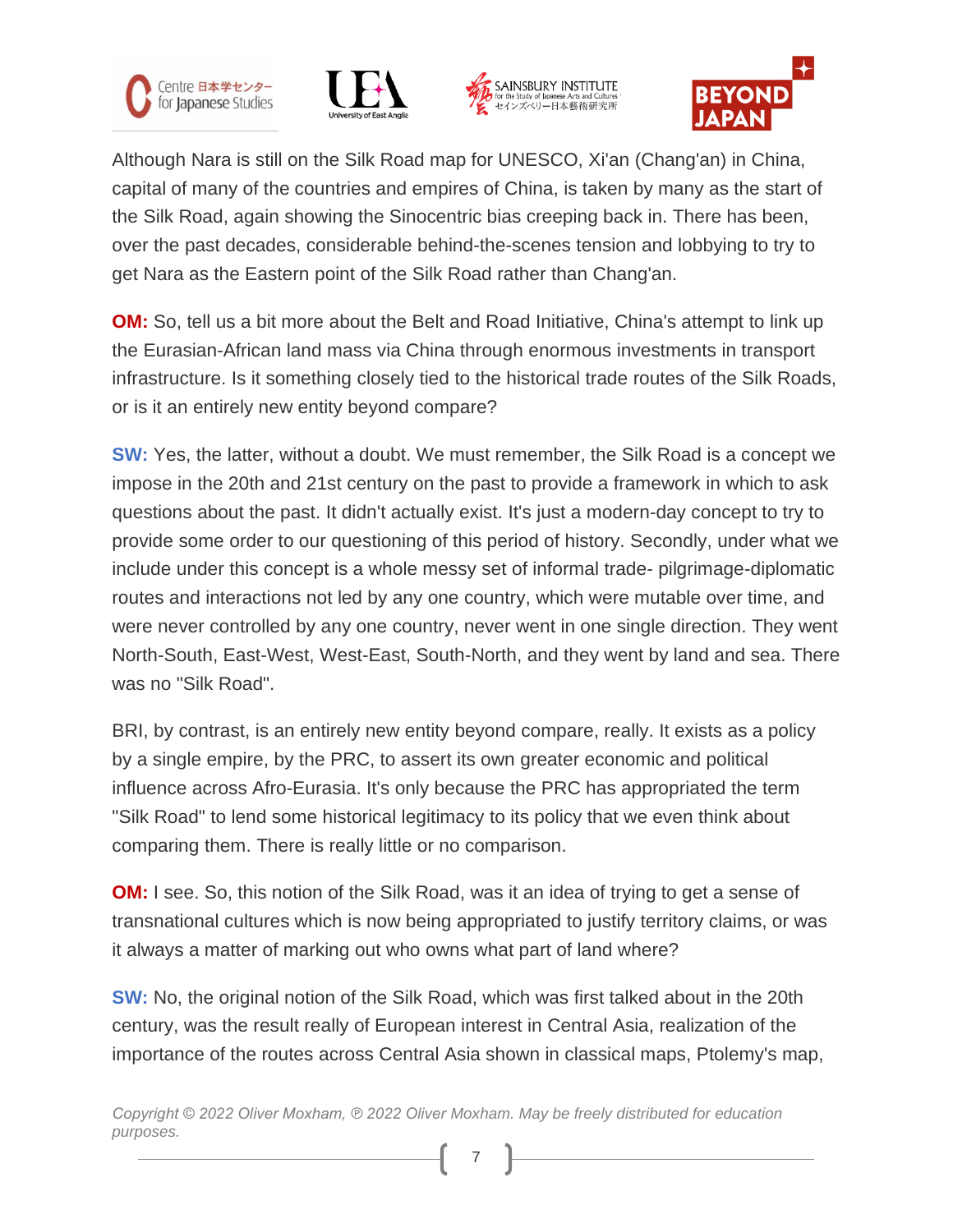







and then in other maps by other places. In fact, when Richtofen, a German geographer in the 1870s, took it up – it already was in usage to some extent – it was looking at how they could connect the Eurasian landmass from Europe across Eurasia in modern times. So, it was a geographical and historical concept also linked to and used a lot by archaeologists and historians to talk about links in the past. It was really only later that it became taken up as a political concept with an economic and political agenda.

**OM:** Referring back to UNESCO's initial goal of demonstrating mutual cultural influence on the Silk Roads, it seems to have incited a competition amongst countries to be the most influential. What other countries are competing for presence on the Silk Roads, and do you think the impact of the nomination has deviated from its original idealist notion?

**SW:** Yes, the UNESCO one certainly was in some extent idealist. As I just said, it's a concept really that emerged in scholarly writings and became increasingly used to provide this narrative showing a complex and interconnected medieval Afro-Eurasia. [However], as it became more entrenched in the popular imagination, thanks to the Sino-Japanese TV series and books and exhibitions, it then became a useful term to sell anything involved with links and interactions across Eurasia.

So, certainly it has deviated greatly, but I don't want to be too cynical here. After all, I've used the term shamelessly in books and exhibitions. I hope it has been useful. That's my own personal viewpoint in using it in moving scholarship and public understanding away from concentration on the local and from either a Eurocentric or Sinocentric viewpoint to looking at these wider historical links between cultures across Eurasia and of course, Africa, which was an integral part of the connected world.

As for countries bringing themselves into the Silk Road, well, of course that works in two ways. There's the economic, political imperative and the keenness to be on the trade routes across Eurasia and modern trade routes in the BRI, but from a scholarly point of view, there's been a realization that it's a way of expanding scholarly interest away, as said, from the local to the more regional or wider links. For example, there's many scholars [who have] been doing excellent work looking at the links between the Rus of Northern Europe and Central Asia, and then Scandinavia takes its place on the Silk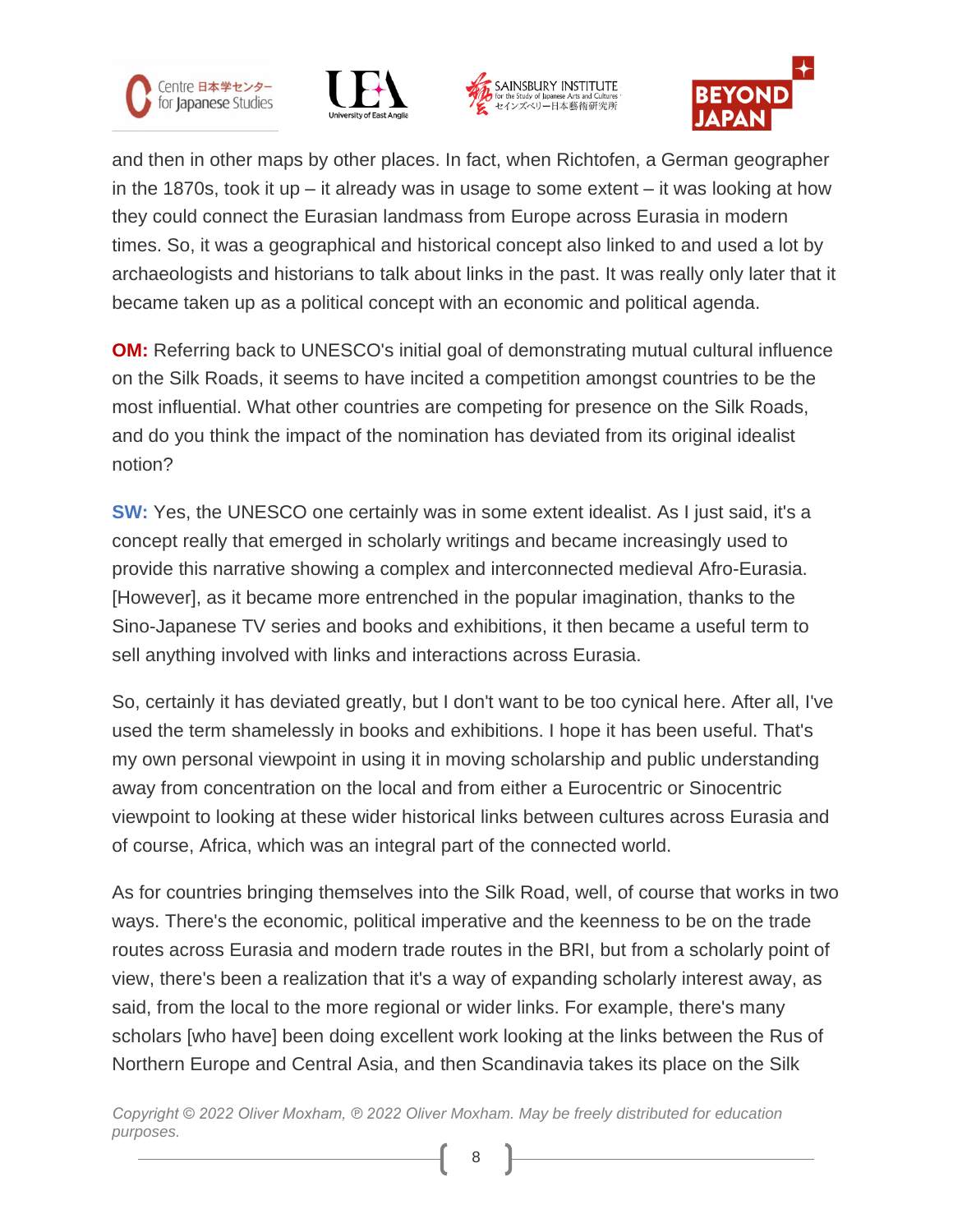







Road and the North to South, South to North river routes from Northern Europe down into Central Asia. So, there are various imperatives for why places want to become part of the Silk Road, and I think some of those still conform with the idealist notion of understanding a more interconnected world and recognizing that there are many influences on one's own culture from across Afro-Eurasia, and some of them are cynical and to do with trade and economics and other reasons.

So, it's both. It has deviated, that was inevitable, but I think something of the original idealistic notion is still there.

**OM:** You were talking about the Silk Roads from a nation-state perspective, looking at the grand political appropriation of the term I suppose, but I've read your book, *[Silk](https://www.ucpress.edu/book/9780520304185/silk-roads) Roads: Peoples, Cultures, [Landscapes](https://www.ucpress.edu/book/9780520304185/silk-roads)* (2019), with beautiful photography of scenes, the landscapes, people who have lived along the routes, people who are from nomadic backgrounds, from rather poor areas of the world, but through the intangible culture of craftsmanship and nomadism, they are instrumental to this historical concept. So, how far are they represented when we talk about the Silk Roads?

**SW:** Yes, that's an interesting one. As I mentioned earlier, when Japan first started talking about links across Eurasia, it included routes across the Steppe and the influence of the pastoralists – nomadic, semi-nomadic, some with urban centres, some with agriculture – in this and tried to stress their importance on the Silk Road. That's waxed and waned.

A lot of people obviously ignore them, but I think in scholarship there is general recognition of the importance of the links between what David Christian called 'Inner and Outer Eurasia", those Northern Steppe lands not supporting great areas of agriculture or great, urban conurbations and the empires to their south. In fact, there was a recent publication about how people in the Carpathian Basin on the edges of Europe come from inner Mongolia and result from migrations of peoples in inner Mongolia, of semi-nomadic peoples, pastoralist peoples in this period. So, I think even in simplified talks about the Silk Road they're often left off, [but] in the scholarship that's going on, and the understanding of this region, Afro-Eurasia, during this period, they're increasingly playing an important part.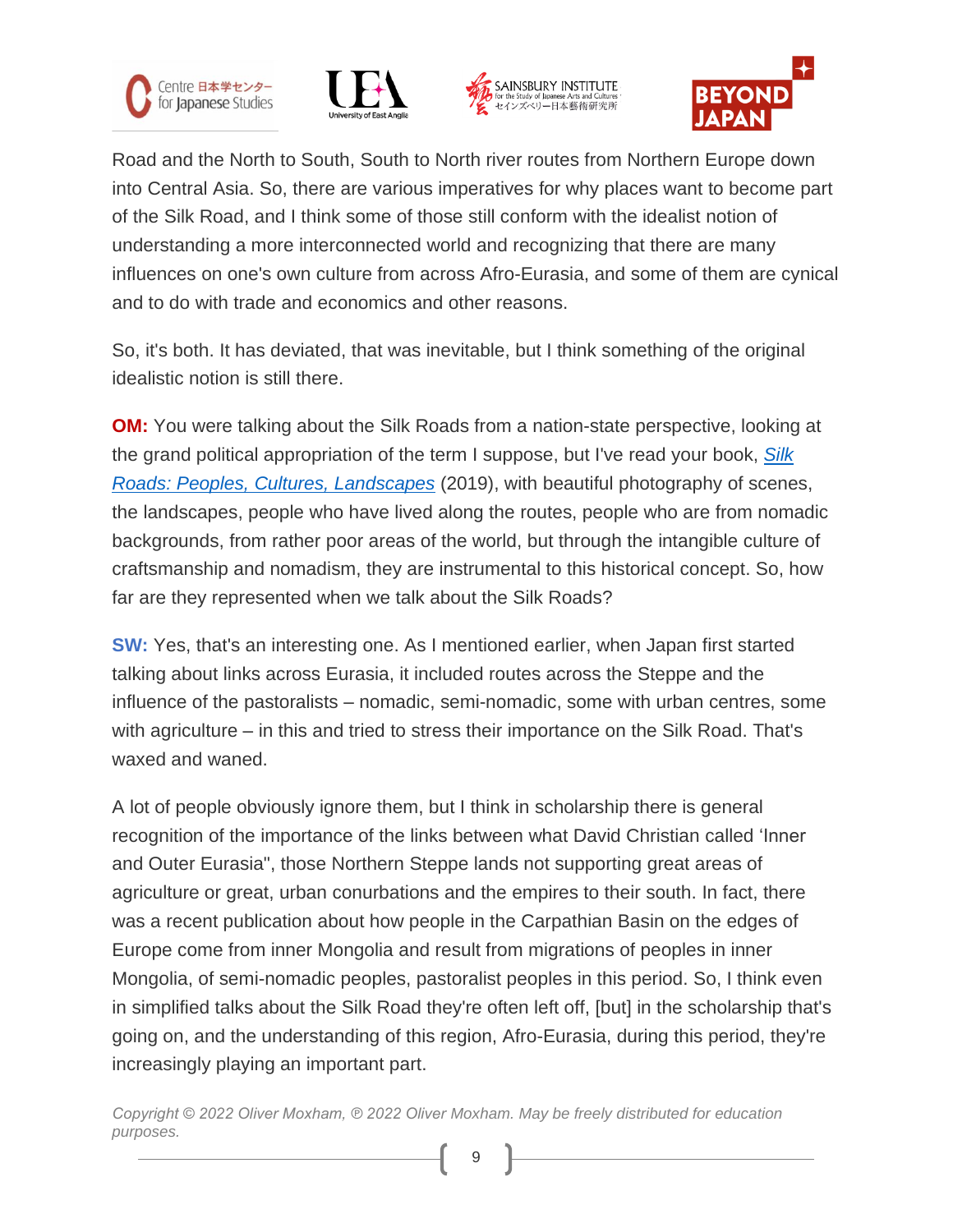







[Here's] just one more example: there's been work showing the domestication of grains might have taken place in this area as well, so I think it is increasingly recognized and acknowledged as an important influence.

**OM:** Excellent. Finally, I would like to ask you about your latest research initiative, the 'Nara to [Norwich'](https://www.sainsbury-institute.org/project/nara-to-norwich-art-and-belief-at-the-extremities-of-the-silk-roads-500-1000/) project. Having been based in this Eastern outpost of England for the last two years or so, it seems hard to imagine Norwich as a final stop on an Intercontinental route of material and cultural exchange. Could you flesh out the ties between Nara and Norwich a bit more?

**SW:** Yes, well, this isn't really my initiative, but it's one arising from discussions among scholars at SISJAC [the Sainsbury Institute] in Norwich and other colleagues at places worldwide. It's been a very fruitful and interesting discussion, and we're not really looking at Norwich as a stop on the Silk Roads – after all, Europe was very much at the periphery at this period – but this did not mean that people in Norwich and elsewhere in Britain didn't experience influences from a wider world which affected their lives.

So, for example, we see jewellery in burials here in Britain made of gold inlaid with garnets, and this is a style we can see across the Eurasian Steppe (I'm talking about the pastoralists of the Steppe) which extends into East Asia. So, we see, for example, a wonderful inlaid dagger sheath using the same techniques of inlaid gold work. The garnets as well that we see in much of the jewellery found here might come from South Asia, and some of the jewellery is in the form of a cross, a sign of the Christian faith which had travelled from West Asia. Thus, even though we're not saying that Norwich was a stop on the Silk Roads, we're showing that the interconnections of Afro-Eurasia at the time reached even far-flung Norwich, right on the edges, as you say, of Eurasia.

I should add, people often think that the modern world is the first time when the Afro-Eurasian world was connected and when people travelled long distances or knew anything about what was happening in the rest of the world. I think all the work on the Silk Road that we do and the finds from Britain show that this is far from the case. We have to challenge the idea that most people lived in isolation, unaware of the wider world, [and ask] "was this really the case?"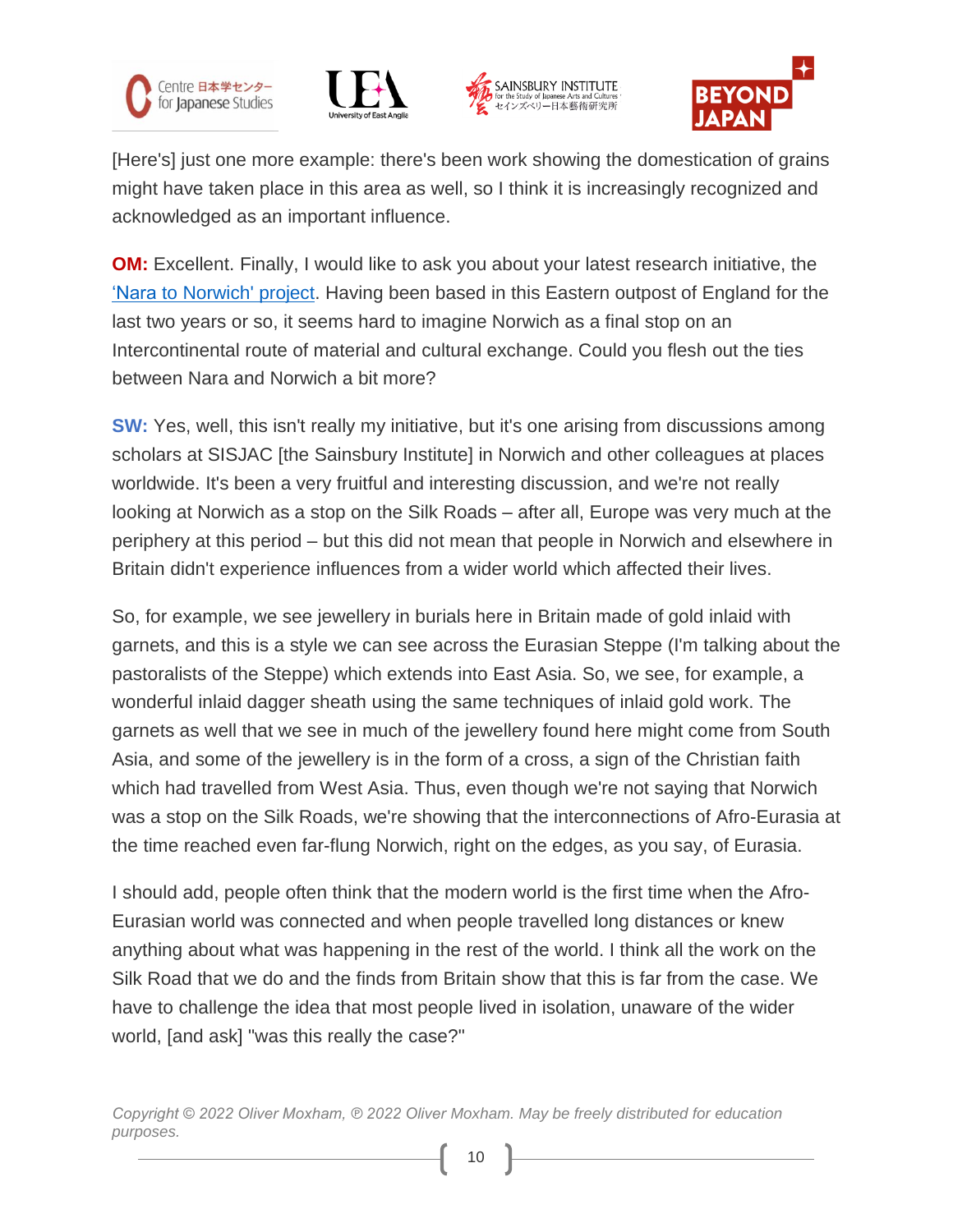







**OM:** I see. Fascinating. Well, thank you for answering all of my questions, Susan. Before you finish the episode, could you share with us what other projects you are currently working on?

**SW:** Thanks, it's been a pleasure, but yes, I have lots and lots of projects. The wonders of working on the Silk Road is that it's an excuse to work on anything, really, because it encompasses such a large geographical and historical period. One project I have, which is linked to the Nara to Norwich project involves looking at how Japan and Korea are seeking to find alternative Silk Road narratives to the PRC's (China's) domination of the debate with their BRI. So, how they are coming up with narratives which involve their direct links, for example, Korea to the Persian world through the Steppe, so that's quite interesting and pertinent.

I've been working for quite a long time on the horse on the Silk Road. People think of trade and they think of silk and other luxury items, but, in fact, the horse was a luxury trade item, as well as an item for warfare [and] military equipment. [It] appears [to be] very important for the economics of the Silk Road and also for the art of the Silk Road.

On the same lines, I'm looking at the progression of architecture of the Buddhist stupa from Gandhara cross Central Asia and then into China, Korea, and Japan.

One major multiyear work I'm doing is I'm going to write a history of Khotan. Khotan was an oasis kingdom in the Tarim Basin, what is now part of the People's Republic of China. It existed for over 1000 years, roughly the first millennium AD, and had its own language, arts, scholarship, and more, and we know its influence on some of the kingdoms of China at the time. Yet there's not a single monograph history on it, and I think it shows how areas can often become deserts in scholarship, black holes where nothing really comes out. I hope to remedy this and to make a readable history which will bring this kingdom into wider focus and encourage young scholars to work further on this region.

I have several other ideas in formation, but I'll save those for a later time. Thanks again.

**OM:** Fascinating. Lots to look forward to, then. Thank you, Susan, it's been a real pleasure.